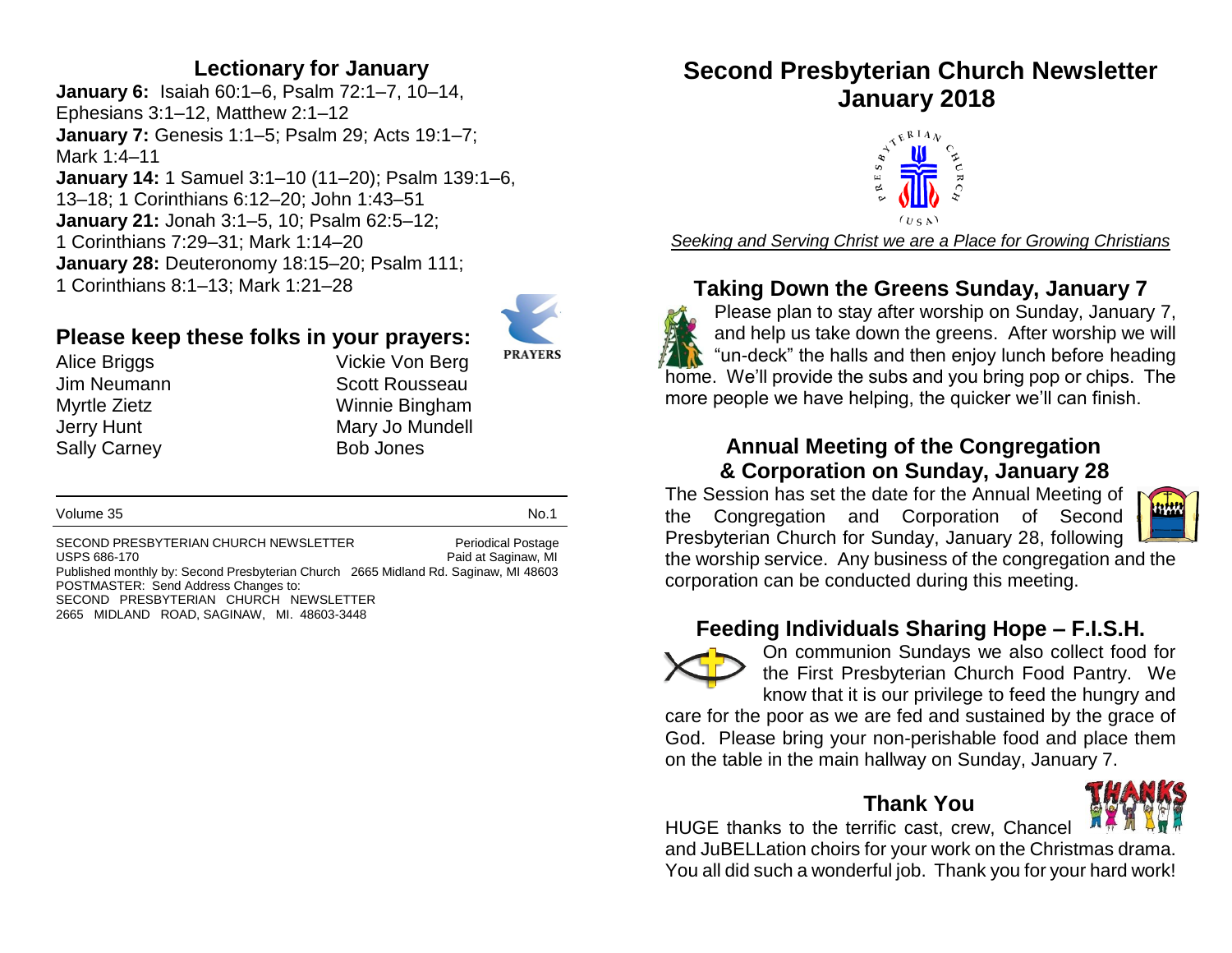

#### **2018 Per Capita Apportionment**

At the beginning of each year our Per Capita Apportionment for ecclesiastical expenses comes due. Per Capita is part of being a Presbyterian and

connecting to the Presbyterian Church as a whole; it is part of the glue that holds Presbyterians together The total 2018 per capita amount is \$26.94 per member (not per household). It goes to General Assembly, Synod of the Covenant and the Presbytery. If each member pays their Per Capita amount above their regular giving then pressure on our budget is reduced. Please mark Per Capita on your check or envelope.

## **2 nd @ Second Adult Education**



Join us at 10:45 am on Sunday morning as we continue our study of world religions. We are continuing to study Islam in the month of January and February. Below is the schedule:

**January 7, 14 & 28**: No 2<sup>nd</sup> @ Second **January 21:** *Islam at the Crossroads* **Feb 4**: *Islam in the West* **Feb. 11:** *The Future of Islam*

## **Sunday School News**



In January the children will experience the unit called *Feeding the 5000*. The workshops include creating fish prints, finding hidden treasure, and hunger missions. We still are in need of leaders for workshops coming up so if you could spend some time on Sunday morning with our great kids, please contact Peggy. Thank you!

### **Men's Fellowship Breakfast**



All men of the church are invited to join in on

Saturday, January 6, for breakfast, study and fellowship. We meet at 8:00 a.m. at the church, as we continue our study of Acts of the Apostles and this month's study begins at Acts 8:26. Come and join us for breakfast, study and fellowship!

## **Youth Events**



**Sunday, January 7** – Welcome back and Happy 2018! We will be helping to "take down the greens" or de-decorate the church after worship on this day. **Sunday, January 14** – PYG 10:45am to noon **Sunday, January 21** – PYG 10:45am to noon **Sunday, January 28** – Trampoline jumping at Sky Zone! **Saturday, February 3** – we will be making sub sandwiches for the Super Bowl sub sale. Join us in the kitchen at 1:00pm to make some subs!

### **PYG Trampoline Jumping**

We will be going to Sky Zone for some trampoline jumping on Sunday, January 28th. We will leave church at 11:00am and the cost will be \$10 per person.



You must sign up by Sunday, January 21 so we can have enough transportation and to get waivers signed in time. Please call or email Becca, DJ or Tammi with questions.

### **Florence Gilmour Circle**



All women of the church are invited to join us on  $\mathbb{N}^*$ Wednesday, January 10, at 9:30am for study and discussion of the book, *The Grand Weaver* by Ravi Zacharias. We'll look at Chapter 3 this month.



#### **Liturgists and Greeters**

WELCOME Please sign up to be a liturgist in January and February. We really need your help on Sunday mornings. The signup sheets are in the gathering area.

#### **2018 Donation Envelopes**

Our 2018 donation envelopes have 6 extra envelopes for things that may help the budget and missions of the church which you may choose to contribute to for "over and above giving". The extra envelopes are for snow removal, winter utility costs, 3 envelopes for mission donations (your choice) and one for the Christmas Eve services (not Christmas Joy).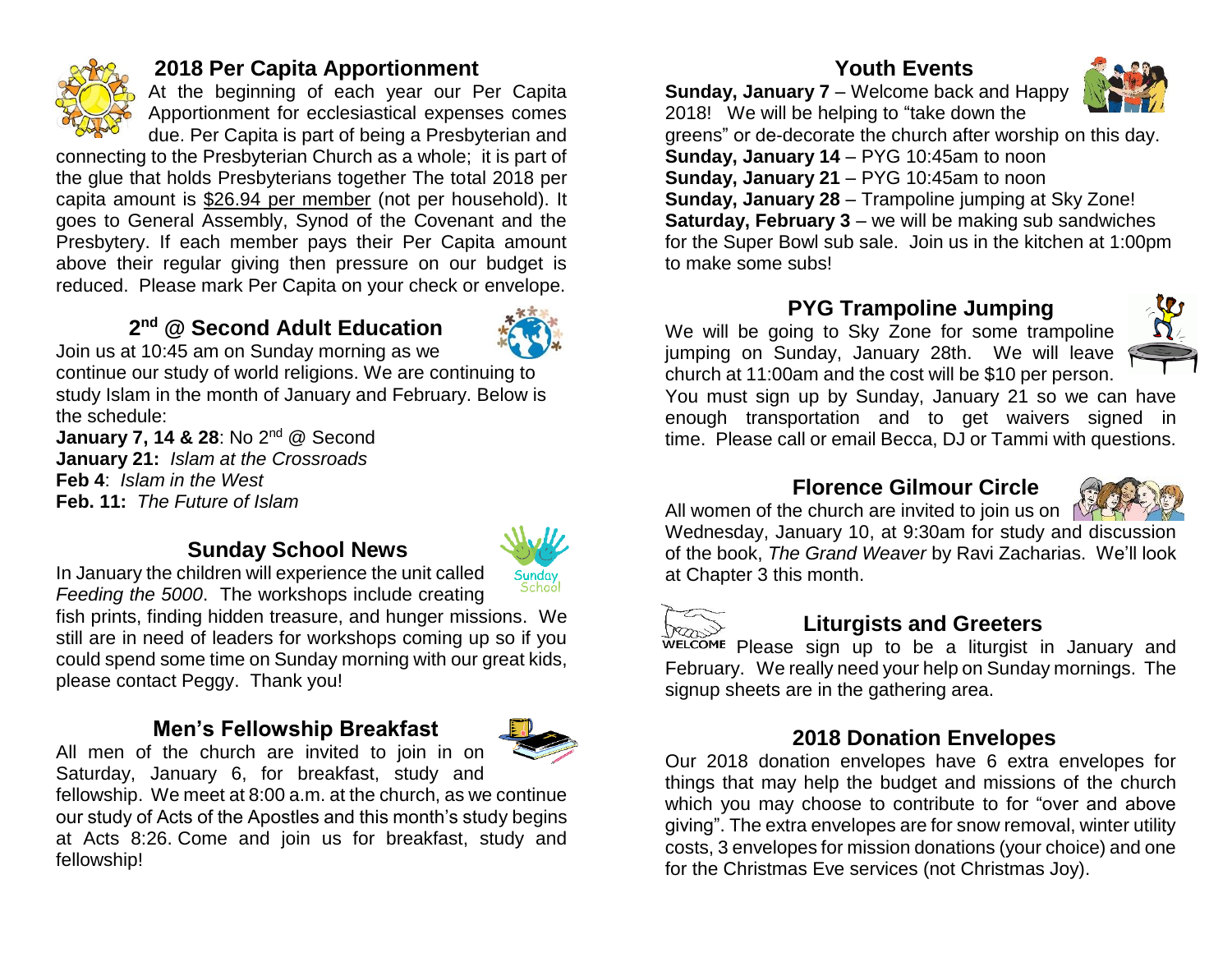#### **Busy Hands and Hearts**



Busy Hands ministry group reaches out to our community by making lap quilts, hats, mittens and other items for local shelters. You do not have to sew or knit to join in. We will meet on Monday, January 8, from 1:00 to 3:00 p.m. If you need more information please contact Ruth Anderson.

#### **Mission News "Go also the second mile" Matthew 5:4**

The Stewardship and Mission Committee provides monthly opportunities for assistance to a variety of local missions. You can be involved by donating your time, talent & treasure to a number of worthy projects. This month we are highlighting **The Underground Railroad.**

January is National Slavery and Human Trafficking Awareness month. On Sunday, January 14, we will have a guest speaker,



Angela Aday, from The Underground Railroad. Angela will give a presentation following worship in Fellowship Hall. She works with the Mid-Michigan Human Trafficking Task Force, which includes local & state law enforcement, social service agencies, religious-based groups & community activists.

During the month of January we will collect items for The Underground Railroad. There will be a list of items needed on a table in the main hallway. Without community donations, this safe-haven for victims and survivors would not exist.

### **Angel Tree Update**

Thank you to all who purchased gifts for the Angel Tree Prison ministry program. This year we were given 90 gift tags (up from 60 last year) and every tag was taken by a congregation member. Thank you to Pete Brucker, Doug Byron, Jim Mundell and Mike Patton, for delivering them all!



### **Sub Sandwiches on Super Bowl Sunday**

Once again this year the Youth will be selling submarine sandwiches for Super Bowl Sunday. Please watch the bulletins for details but plan on allowing the youth group to make your lunch for the big game! We will be taking orders in January and subs will be ready to be picked up on Sunday, February 4 after worship!

#### **Scrip Program**

We will not place a Scrip order in January but we do have these gift cards available for purchase in the office.

**Kohl's \$25 Wendy's \$10 Goodrich Theaters \$10 Olive Garden \$10/\$25 Meijer \$25/\$50/\$100 Panera Bread \$10 Speedway \$25/\$100 Taco Bell \$10 Walmart \$25/\$100**

#### **Note from the Pastor**

It's not too often that I write something "from the Pastor" for the newsletter, but I wanted to let everyone know that our church secretary, Carol



Wells, has told us that she is resigning from her position here effective January 5 to take a new job. Carol has been on staff here since June of 2006, and has filled the role of secretary, financial secretary, office manager, business manager over these years. She has been an important person on the staff of your church, and will be greatly missed. I hope you will join in with me in wishing Carol all the best in her new endeavor!



#### **DVD of the Christmas Drama**

We have some great DVD's of the Christmas drama  $\mathbb{Z}$  that we had here on December 10. Stop into the office to get one so you can watch the wonderful story of "Christmas in My Heart". Your donation will support our Rescue Mission Lunch program.